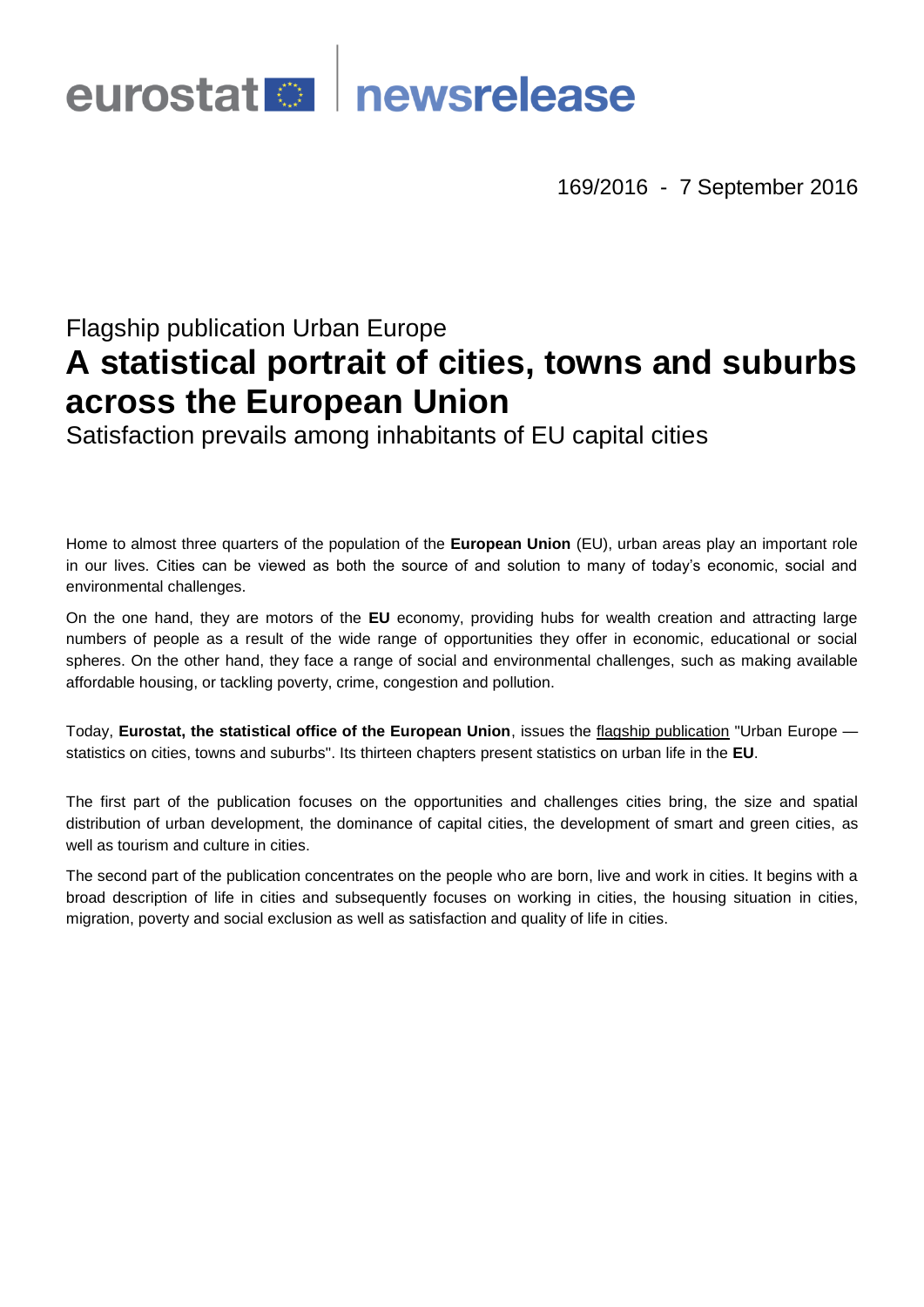# Resident population in European cities, 1 January 2014 (1) (inhabitants)



- C 500 000 - 1 000 000
- 1 000 000 5 000 000
- $> 5000000$
- **Cities** 
	- **Capital cities**

200 400 600 800 km  $\mathbf 0$ 

(1) Information presented in this map relates to the most recent reference year available for each city. Data relating to the "greater city" has been used for all cities where this concept has been defined. Source: Eurostat (online data code: urb\_cpop1)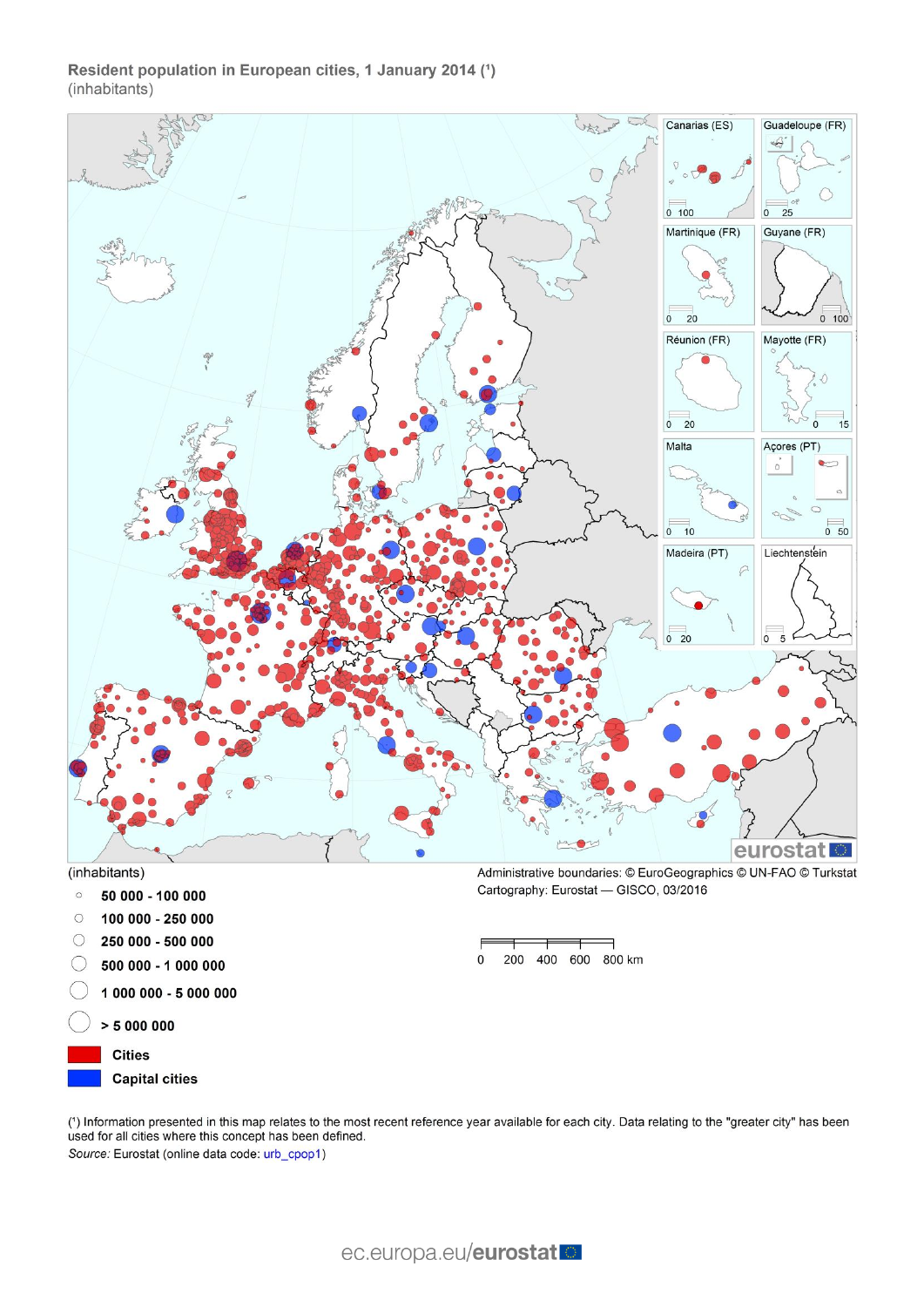# **Inhabitants of Vilnius most satisfied with life in their city, inhabitants of Athens the least satisfied**

When asked if they were satisfied to live in their city, most of the inhabitants of all 28 **EU** capital cities replied that they were.

In 18 EU capitals, at least 9 out of 10 inhabitants were satisfied with life in their city. The highest satisfaction levels were found in **Vilnius**, where 98% of the population was satisfied with life in their city, closely followed by **Stockholm** and **Copenhagen** (97% each), as well as **Vienna** and **Luxembourg** (96% each).

In 10 Member States satisfaction levels below 90% were reported. The lowest satisfaction levels were found in **Athens**, where 71% of the population was satisfied with life in their city, followed by **Rome** (80%), as well as **Bucharest** and **Paris** (83% each).

# **Satisfaction with life in the city increased the most in Athens**

Compared with 2012, satisfaction with life in the city went up in most EU capital cities. The largest increases between 2012 and 2015 were observed for **Athens** (from a 56% satisfaction rate in 2012 to 71% in 2015, or +15 percentage point – pp), followed by **Budapest** (+6 pp) as well as **Riga** and **Vilnius** (both +5 pp), **Brussels** and **Bratislava** (both +4 pp). In contrast, satisfaction with life in the city slightly dropped in five EU capital cities: **Amsterdam**, **Berlin** and **Lisbon** (all -2 pp) as well as **Paris** and **Helsinki** (both -1 pp).

# **2012 2015 Change 2015/2012 (in pp) Brussels - BE** 83% 87% +4 **Sofia - BG** 84% 86% +2 **Prague - CZ** 90% 91% +1 **Copenhagen - DK** 97% 97% 0 **Berlin - DE** 93% 91% -2 **Tallinn - EE** 89% 92% +3 **Dublin - IE** 90% 93% +3 **Athens (greater city) - EL**  $\qquad \qquad$  56%  $\qquad \qquad$  71%  $\qquad \qquad$  +15 **Madrid - ES** 86% 87% +1 **Paris (greater city) - FR** 84% 83% -1 **Zagreb - HR** 92% 94% +2 **Rome - IT** 80% 80% 0 **Nicosia - CY** 86% 88% +2 **Riga-LV 84%** 89% +5 **Vilnius - LT** 93% 98% +5 **Luxembourg - LU** 95% 96% +1 **Budapest - HU**  $\begin{array}{ccc} 1 & 84\% & 1 & 90\% & 1 & 16 \end{array}$ **Valletta - MT** 88% 91% +3 **Amsterdam - NL** 96% 94% 94% -2 **Vienna - AT** 95% 96% +1 **Warsaw - PL** 90% 93% +3 **Lisbon (greater city) - PT** 91% 89% -2 **Bucharest - RO** 82% +1 **Ljubljana - SI** 90% 92% +2 **Bratislava - SK** +4 **Helsinki - FI** 92% 91% -1 **Stockholm - SE** 96% 97% +1 **London (greater city) - UK** | 87% | 90% | +3 **Reykjavík - IS** 96% 96% 0 **Oslo - NO** 97% 99% +2 **Ankara - TR** 91% 83% -8

**Satisfaction with life in EU capital cities** (% of resident population)

The source dataset can be foun[d here.](http://appsso.eurostat.ec.europa.eu/nui/show.do?query=BOOKMARK_DS-051618_QID_6DE0B97B_UID_-3F171EB0&layout=TIME,C,X,0;INDIC_UR,L,X,1;CITIES,L,Y,0;INDICATORS,C,Z,0;&zSelection=DS-051618INDICATORS,OBS_FLAG;&rankName1=INDICATORS_1_2_-1_2&rankName2=TIME_1_0_0_0&rankName3=INDIC-UR_1_2_1_0&rankName4=CITIES_1_2_0_1&sortC=ASC_-1_FIRST&rStp=&cStp=&rDCh=&cDCh=&rDM=true&cDM=true&footnes=false&empty=false&wai=false&time_mode=ROLLING&time_most_recent=false&lang=EN&cfo=%23%23%23%2C%23%23%23.%23%23%23)